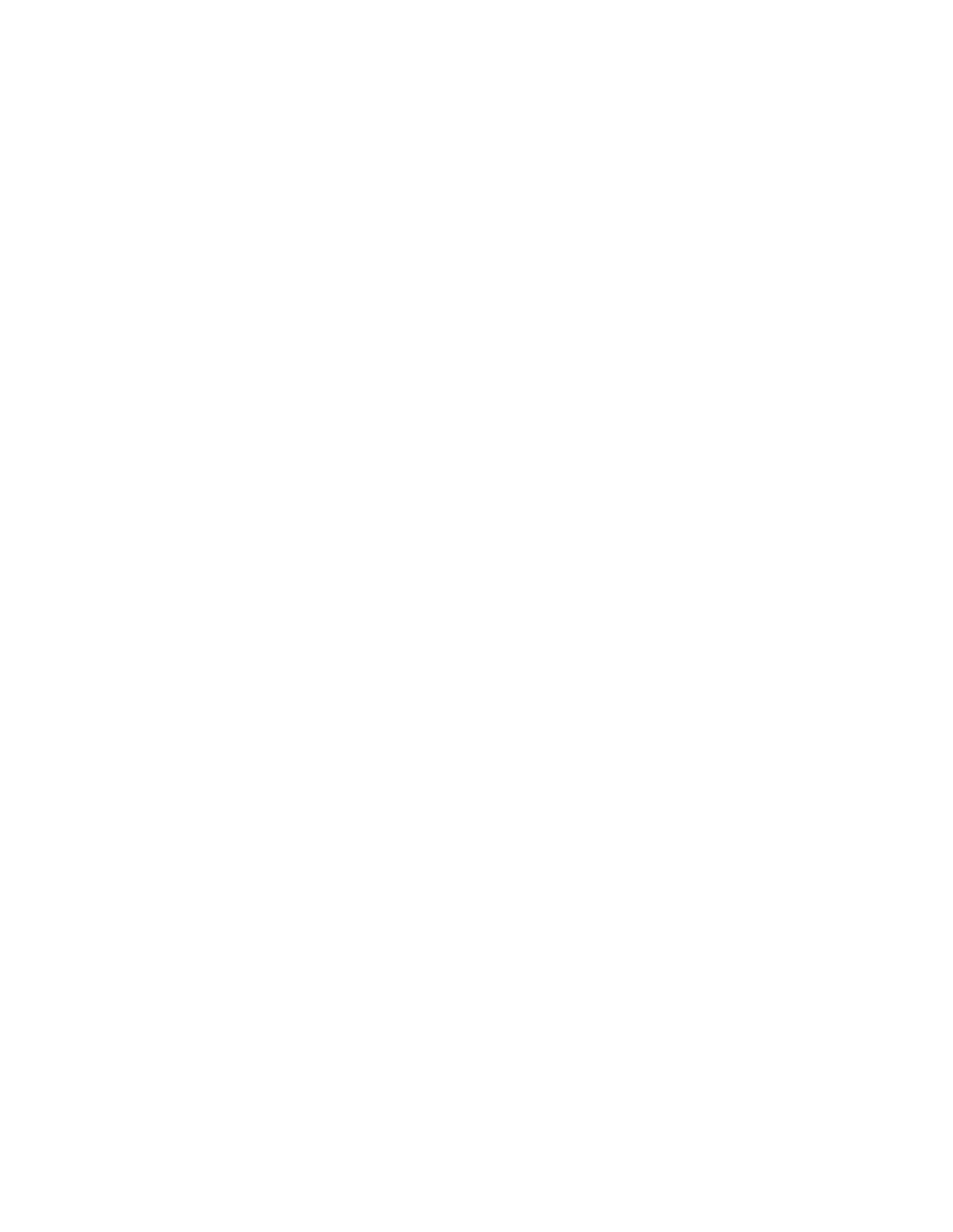that is neither intended to accept the amount or density of development appropriate for a growth area nor intended to provide the level of protection for rural resources afforded in a rural area or critical rural area.

 Rural Areas - a geographic area that is identified and designated in a community's comprehensive plan as an area that is deserving of some level of regulatory protection from unrestricted development for purposes that may include, but are not limited to, supporting agriculture, forestry, mining, open space, wildlife habitat, fisheries habitat, and scenic lands, and away from which most development projected over 10 years is diverted.

Please note that the attached narrative is meant to provide some additional detail, guidance and vision for just what each of these areas on the map are meant to represent. Not all growth areas are the same, and some rural areas may need to be treated differently than other areas in the future. For example, it is envisioned that the North Windham Growth Area and Windham Center Growth Areas will each build on their own strengths and evolve along separate paths that will make them great community assets in the future. Some rural areas may be worthy of special protections beyond the Rural Area designation, that will protect rural economic activities like mineral extraction and forestry, important agricultural soils, or areas that are sensitive for environmental reasons.

Finally, the Review Team wanted to note that this draft map is very similar to the Future Land Use Map in the 2003 Comprehensive Plan. The summary of the discussion at the meeting on February 25, was that the current map from the 2003 Plan is not a bad product and needs little updating, but the map alone was not enough to shape and direct growth in Windham between 2003 and now. Thinking about how to implement the adopted Plan update should be a priority for the Town Council as soon as the current Plan update is adopted.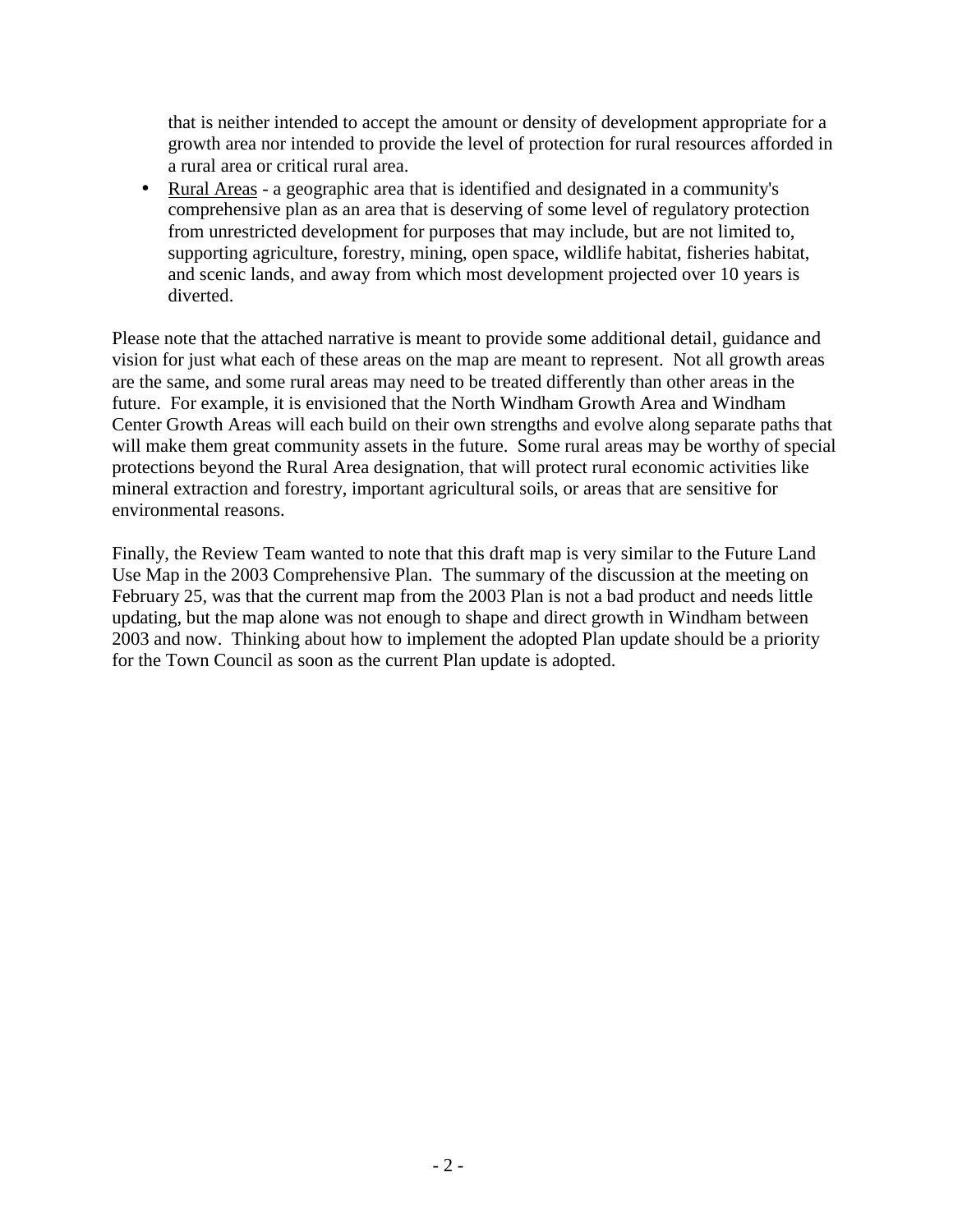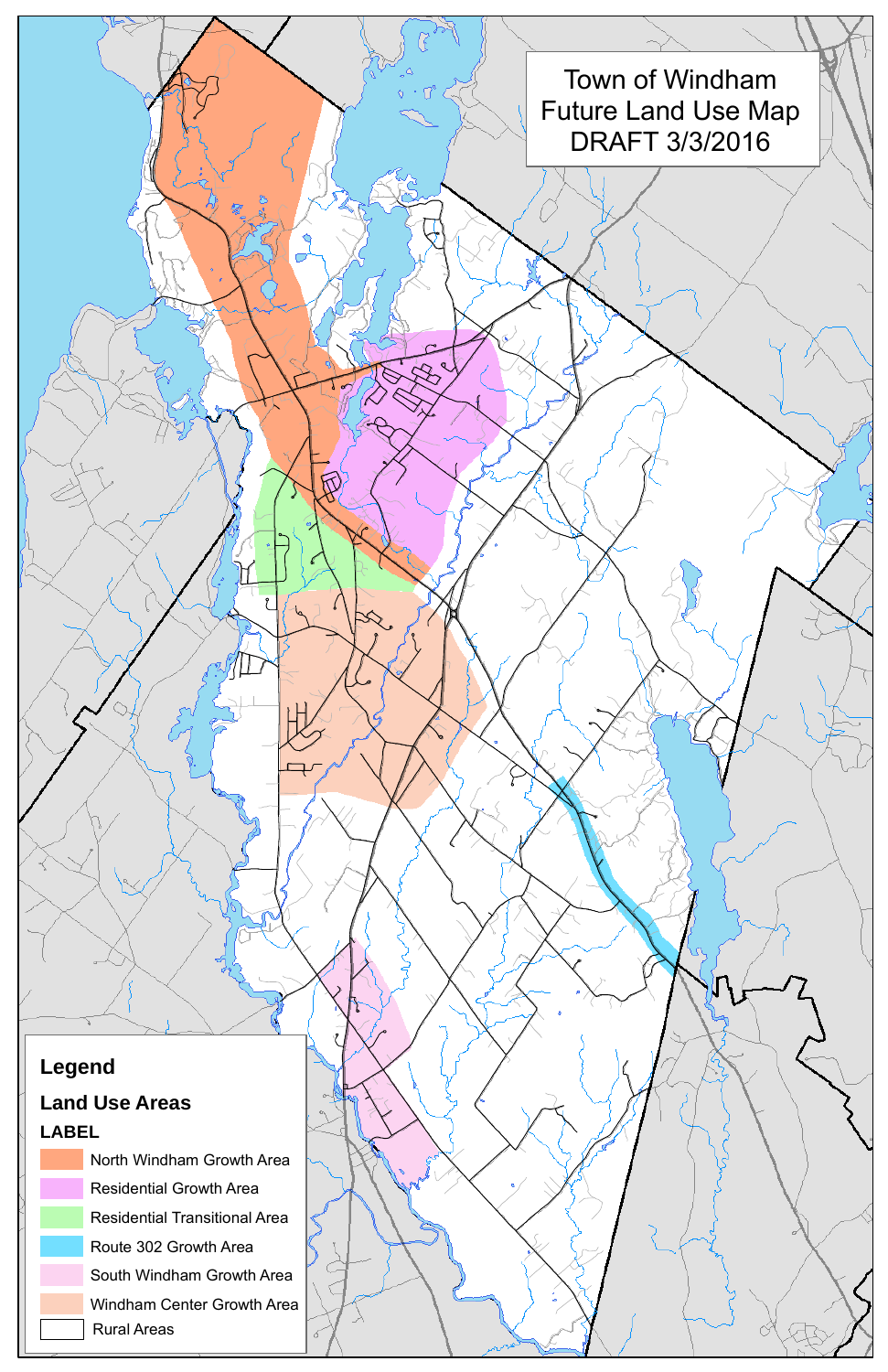## From visioning work associated with the development of the Core Values and Vision Statement in January 2015, updated based on Review Team discussions in January and February 2016…

North Windham continues the transformation that has already begun from a regional retail and convenience center to true town center with a mix of uses and activities that is a destination within the Greater Portland region. As the  $21<sup>st</sup>$  Century Downtown Master Plan is implemented, North Windham evolves into a place where people chose to live, work and play due to improved traffic flow, the creation of pedestrian and bicycle networks, quality architecture and streetscapes, and open space. Activity in North Windham is bolstered as more homes and mixed-uses develop within the core commercial area.

Residents find a more diversified jobs center in North Windham. The diversification in jobs is led by the traditionally strong retail sector and supported by gains in manufacturing, restaurants, and professional offices. This growth as a job center is enabled by smart investments in infrastructure needed to support these activities.

South Windham attracts new village-scale residential growth by capitalizing on the neighborhood's assets including a rebuilt River Road, the existing sewer system, improvements to Town-owned spaces (including streets), state improvements to the Mountain Division Trail, and access to the Presumpscot River. New single family homes on small lots and town-house style multifamily unit buildings are built next to and among the existing, upgraded and refurbished housing stock. New residents support small, local businesses on Main Street. Cooperation with the Town of Gorham and the Little Falls community on the other side of the Presumpscot ensures that a revitalized South Windham melds with Little Falls as a single community.

If North Windham is the commercial core of Windham, then Windham Center is the civic core. Windham Center takes advantage of the location of school and municipal facilities, along with the Windham Land Trust's Black Brook Preserve, the skate park, and the Community Garden, to become a different type of "village" in the geographic center of the Town. This "civic village" focuses on increasing the number of single-and two-family homes on smaller lots, resulting in a neighborhood that is attractive to families with school-age children who want to live within walking distance of schools, the library, recreation facilities, playing fields, and conserved open space.

Other existing residential neighborhoods (such as those in the Varney Mill Road area, the Cornerbrook and Brookhaven neighborhoods just off Roosevelt Trail, and the Timberhill and Evergreen neighborhoods along Park Road) are valued for their sense of community. The character of these areas remains essentially unchanged. These neighborhoods accommodate limited additional single family homes that fit the existing character of these neighborhoods, either within the neighborhoods as "infill" development or on adjacent parcels that are incorporated into the existing neighborhoods.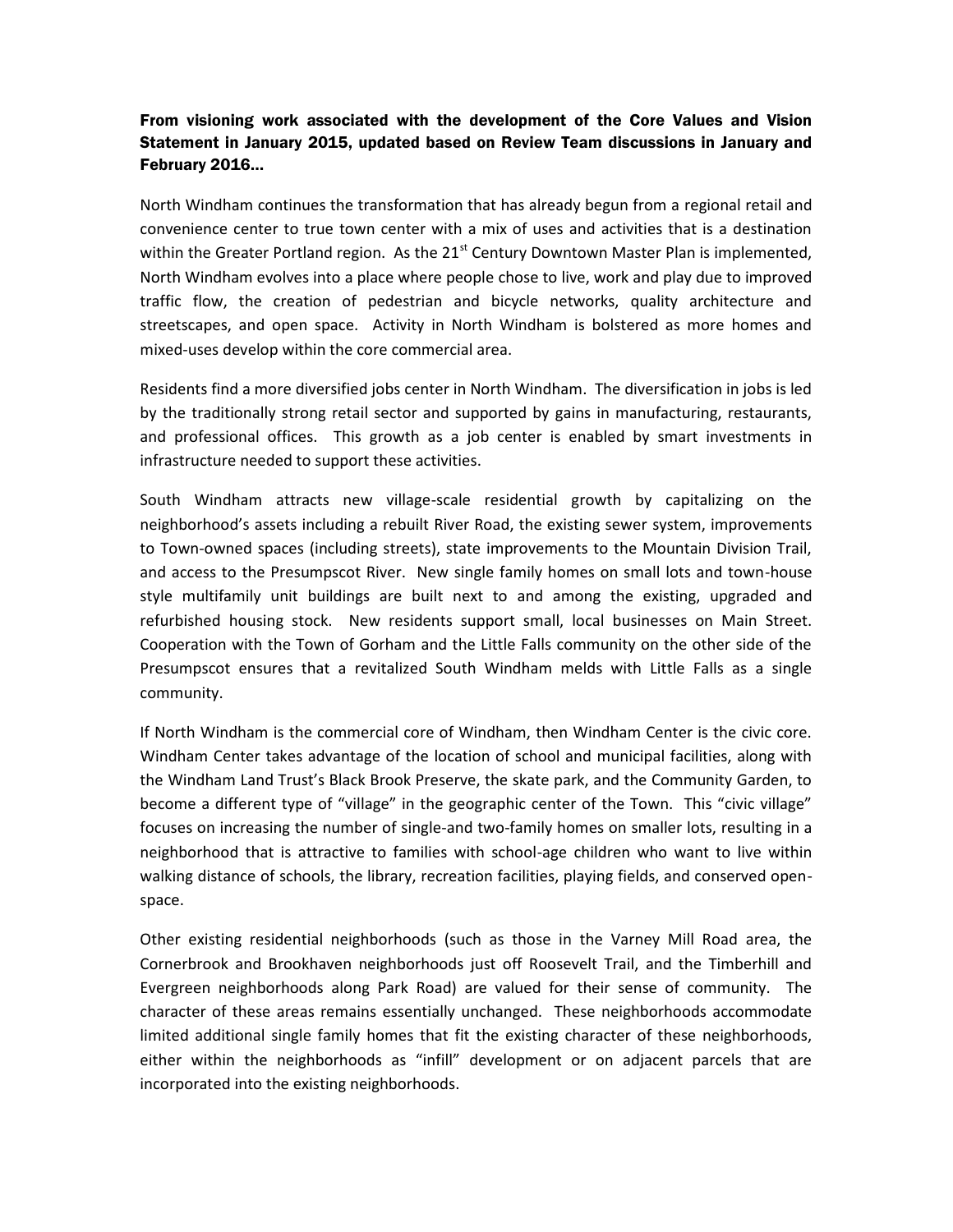An important gateway area to the community on Route 302 near the town line with Westbrook will continue to see new commercial development. Through a focus on building a small commercial node centered on the Albion Road and Roosevelt Trail intersection, along with the implementation of design guidelines as new and existing businesses continue to evolve, the area will become a valuable community asset and a welcoming and scenic entry to Windham.

Rural areas of Windham are valued by the community for the recreational, scenic, cultural, and quality of life benefits they provide. The Town continues to recognize that agriculture and forestry are important pieces of the local economy and works to encourage and support new agricultural uses on the rural landscape. The community identifies the most important and scenic open spaces and undeveloped properties including agricultural land, and works with land owners and partners in the non-profit community to permanently protect these areas to proactively ensure that there will be conserved open space and productive working farmland available for future generations, and that the most scenic and iconic views of rural Windham are preserved.